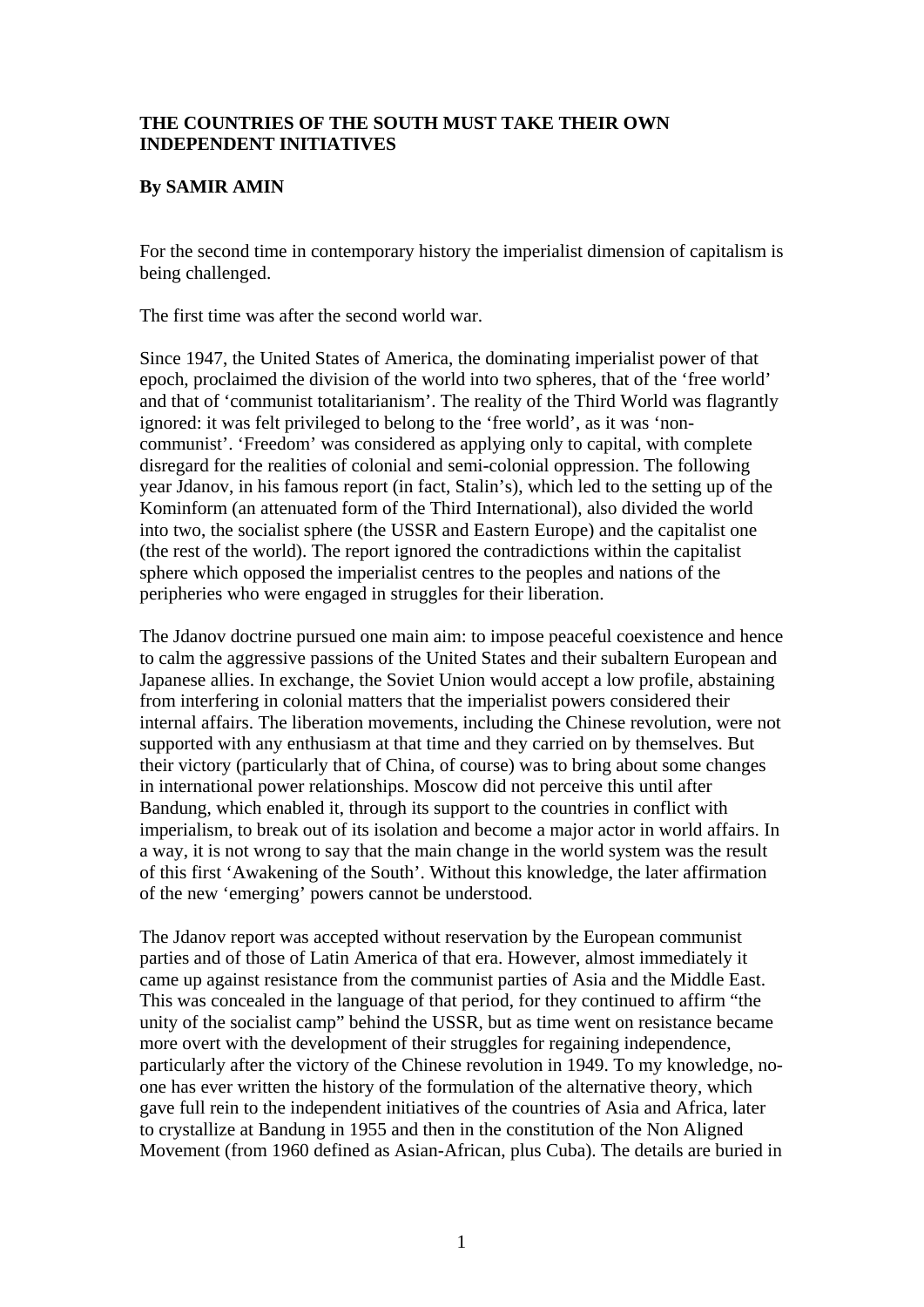the archives of some communist parties (those of China, India, Indonesia, Egypt, Iraq, Iran and perhaps a few others).

Nevertheless I can bear personal witness to what happened, having been lucky enough, since 1950, to participate in one of the groups of reflection that brought together the Egyptian, Iraqi and Iranian communists and some others. Information about the Chinese debate, inspired by Zhou Enlai was not made known to us by Comrade Wang (the link with the journal *Révolution,* whose editorial committee included myself) until much later, in 1963. We heard echoes of the Indian debate and the split that it had provoked, which was confirmed afterwards by the constitution of the CPM. We knew that debates within the Indonesian and Filipino communist parties developed along the same lines.

This history should be written as it will help people to understand that Bandung did not originate in the heads of the nationalist leaders (Nehru and Sukarno particularly, rather less, Nasser) as is implied by contemporary writers. It was the product of a radical leftwing critique which was at that time conducted within the communist parties. The common conclusion of these groups of reflection could be summed up in one sentence: the fight against imperialism brings together, at the world level, the social and political forces whose victories are decisive in opening up to possible socialist advances in the contemporary world.

This conclusion, however, left open a crucial question: who will 'direct' these antiimperialist battles? To simplify: the bourgeoisie (then called 'national'), whom the communists should then support, or a front of popular classes, directed by the communists and not the bourgeoisies (who were anti-national, in fact)? The answer to this question often changed and was sometimes confused. In 1945 the communist parties concerned were aligned, based on the conclusion that Stalin had formulated: the bourgeoisies everywhere in the world (in Europe, aligned with the United States, as in the colonial and semi-colonial countries – in the language of that era) have "thrown the national flag into the rubbish bin" (Stalin's phrase) and the communists were therefore the only ones who could assemble a united front of the forces that refused to submit to the imperialist, capitalist American order. The same conclusion was reached by Mao in 1942, but only made known (to us) when his *New Democracy*  had been translated into Western languages in 1952. This thesis held that for the majority of the peoples of the planet the long road to socialism could only be opened by a "national, popular, democratic, anti-feudal and anti-imperialist revolution [the language of the day], run by the communists." The underlying message was that other socialist advances were not on the agenda elsewhere, i.e., in the imperialist centres. They could not possibly take shape until after the peoples of the peripheries had inflicted substantial damage on imperialism.

The triumph of the Chinese revolution confirmed this conclusion. The communist parties of South East Asia, in Thailand, Malaysia and Philippines in particular, started liberation struggles inspired by the Vietnamese model. Later, in 1964, Che Guevara held similar views when he called for "one, two, three Vietnams."

The avant-garde proposals for initiatives by the independent and anti-imperialist 'countries of Asia and Africa', which were formulated by the different communist groups of reflection, were precise and advanced. They are to be found in the Bandung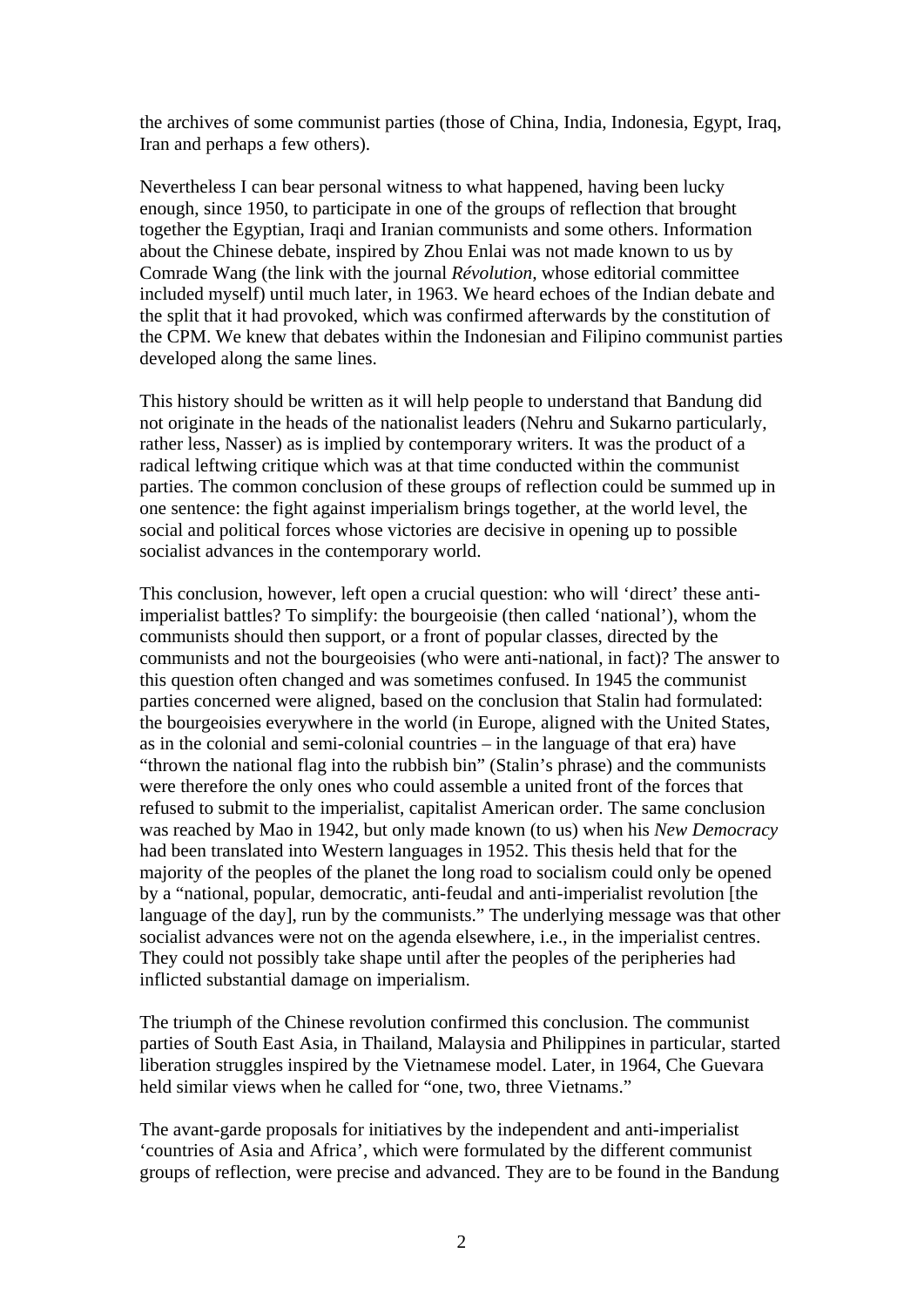programme and that of the Non-Aligned Movement, of which I gave a systematic presentation in my *L'eveil du Sud* (Awakening of the South). The proposals focused on the essential need to reconquer control over the accumulation process (development which is auto-centred and delinked from the world economy).

It so happens that some of these proposals were adopted, although with considerable dilutions in certain countries, as from 1955 to 1960, by the governing classes as a whole in both continents. And at the same time the revolutionary struggles waged by all the communist parties of South East Asia were defeated (except in Vietnam, of course). The conclusion would seem to be that the 'national bourgeoisie' had not exhausted its capacity for anti-imperialist struggle. The Soviet Union also came to that conclusion when it decided to support the non-aligned front, while the imperialist Triad declared open warfare against it.

The communists in the countries concerned were then divided between the two tendencies and became involved in painful conflicts that were often confused. Some drew the lesson that it was necessary to 'support' the powers in place that were battling imperialism, although this support should remain 'critical'. Moscow gave wind to their sails by inventing the thesis of the 'non-capitalist way'. Others conserved the essentials of the Maoist thesis, according to which only a front of the popular classes that was independent of the bourgeoisie could lead a successful struggle against imperialism. The conflict between the Chinese communist party and the Soviet Union, which was apparent as from 1957 but officially declared as from 1960, of course confirmed the second tendency among the Asian and African communists.

However, the potential of the Bandung movement wore out within some fifteen years, emphasizing – if it should be needed – the limits of the anti-imperialist programmes of the 'national bourgeoisies'. Thus the conditions were ripe for the imperialist counter-offensive, the '*re-compradorisation'* of the Southern economies, if not – for the most vulnerable – their recolonization.

Nevertheless, as if to give the lie to this return imposed by the facts to the thesis of the definitive and absolute impotence of the national bourgeoisies – Bandung having been, according to this vision, just a 'passing episode' in the cold war context – certain countries of the South have been able to impose themselves as 'emerging' in the new globalization dominated by imperialism. But 'emerging' in what way? Emerging markets open to the expansion of capital of the oligopolies belonging to the imperialist Triad? Or emerging nations capable of imposing a genuine revision of the terms of globalization and reducing the power exercised by the oligopolies, while reconducting the accumulation to their own national development? The question of the social content of the powers in place in the emerging countries (and in the other countries of the periphery) and the prospects that this opens up or closes is once again on the agenda. It is a debate that cannot be avoided: what will – or could – be the 'post-crisis' world?

The crisis of the late imperialist capitalism of the generalized, financialized and globalized oligopolies is patent. But even before it passed into the new phase inaugurated by the financial collapse of 2008, people had begun to stir out of their